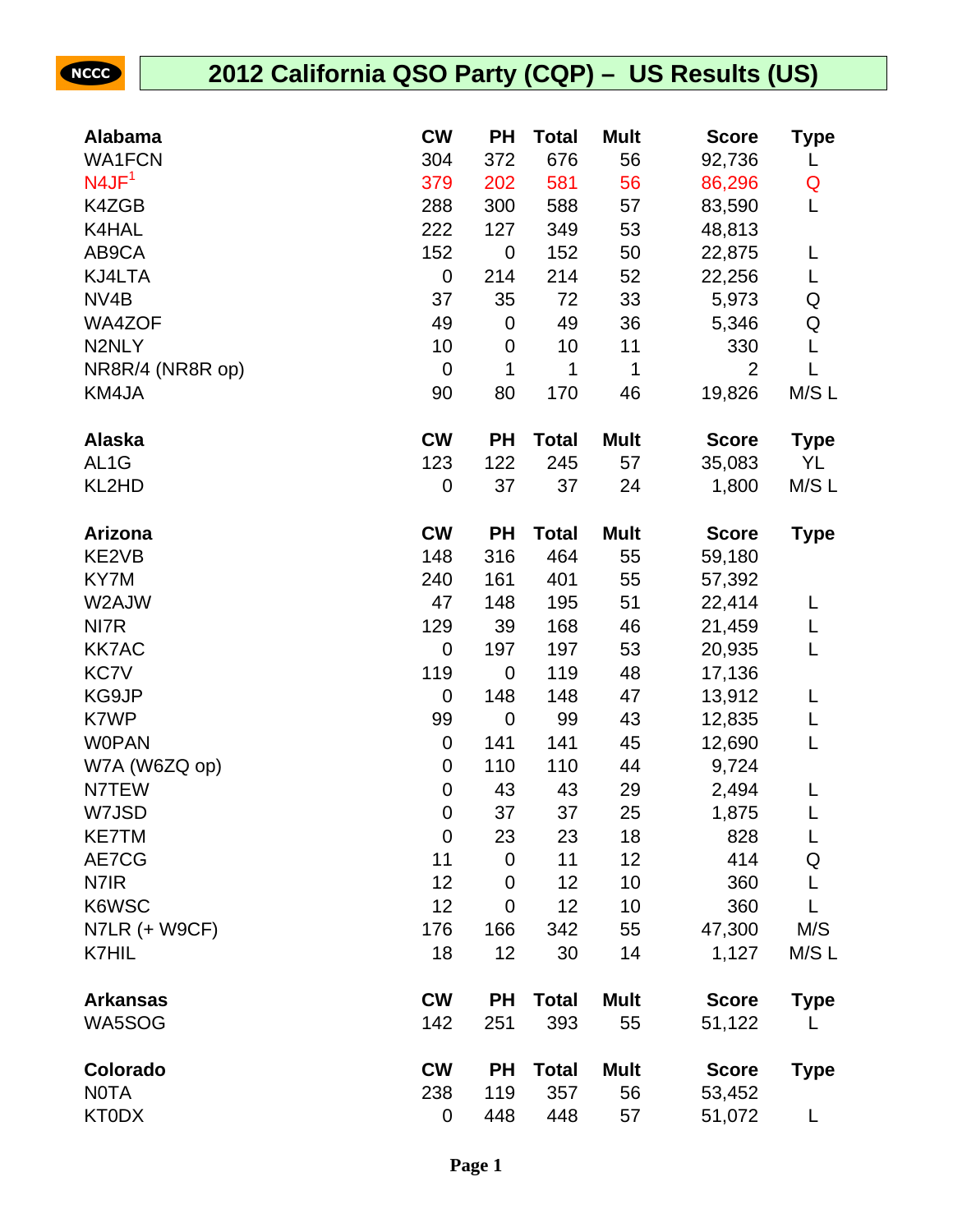| Colorado                       | <b>CW</b>        | PH               | <b>Total</b>          | <b>Mult</b>       | <b>Score</b>            | Type        |
|--------------------------------|------------------|------------------|-----------------------|-------------------|-------------------------|-------------|
| <b>WOETT</b>                   | 207              | 88               | 295                   | 52                | 41,444                  | L           |
| KQ0C                           | 30               | 316              | 346                   | 54                | 39,042                  |             |
| NN7A                           | 204              | $\mathbf 0$      | 204                   | 49                | 30,061                  | L           |
| <b>K0EU</b>                    | 79               | 66               | 145                   | 49                | 18,130                  |             |
| <b>K0BAM</b>                   | $\boldsymbol{0}$ | 127              | 127                   | 46                | 11,730                  | L           |
| <b>K0AE</b>                    | 46               | 49               | 95                    | 44                | 10,384                  | L           |
| <b>KC0TRK</b>                  | $\pmb{0}$        | 44               | 44                    | 28                | 2,464                   |             |
| <b>K0UK</b>                    | 1                | $\overline{2}$   | 3                     | $\overline{2}$    | 14                      |             |
| K5ZG                           | 36               | 18               | 54                    | 29                | 4,176                   | M/S L       |
| <b>Connecticut</b>             | <b>CW</b>        | PH               | <b>Total</b>          | <b>Mult</b>       | <b>Score</b>            | <b>Type</b> |
| W <sub>2</sub> JU              | 136              | $\mathbf 0$      | 136                   | 44                | 17,952                  |             |
| K <sub>1</sub> KI              | 106              | $\mathbf 0$      | 106                   | 46                | 14,697                  |             |
| W1JQ                           | 90               | 13               | 103                   | 47                | 14,029                  | L           |
| W <sub>1</sub> EQ              | 103              | $\mathbf 0$      | 103                   | 42                | 12,978                  |             |
| AB1QP                          | 35               | 59               | 94                    | 38                | 8,512                   |             |
| KX9X                           | 63               | $\overline{7}$   | 70                    | 33                | 6,748                   | Q           |
| KI1U                           | 47               | 9                | 56                    | 29                | 4,640                   | L           |
| N <sub>1</sub> EN              | 201              | 42               | 243                   | 49                | 33,736                  | M/SL        |
| K <sub>1</sub> DM              | 113              | $\mathbf 0$      | 113                   | 43                | 14,641                  | M/S L       |
|                                |                  |                  |                       |                   |                         |             |
| <b>Delaware</b>                | <b>CW</b>        | <b>PH</b>        | <b>Total</b>          | <b>Mult</b>       | <b>Score</b>            | <b>Type</b> |
| N8NA                           | 343              | $\mathbf 0$      | 343                   | 51                | 52,555                  | L           |
| <b>Florida</b>                 | <b>CW</b>        | PH               | <b>Total</b>          | <b>Mult</b>       | <b>Score</b>            | <b>Type</b> |
| NF4A <sup>2</sup>              | 392              | 671              | 1,063                 | 57                | 143,611                 |             |
| N <sub>4</sub> O <sub>X</sub>  | 283              | 476              | 759                   | 57                | 102,657                 | L           |
| K9FY                           | 412              | $\mathbf 0$      | 412                   | 52                | 64,272                  | L           |
| KN4Y                           | 262              | $\mathbf 0$      | 262                   | 47                | 36,942                  | L           |
| N4UF                           | 176              | 55               | 231                   | 53                | 33,946                  |             |
| NC <sub>2</sub> V              | $\mathbf 0$      | 304              | 304                   | 53                | 32,224                  | L           |
| W <sub>4</sub> OX              | 137              | 38               | 175                   | 50                | 24,350                  | L           |
| N <sub>4</sub> D <sub>XI</sub> | 77               | 101              | 178                   | 47                | 20,468                  |             |
| K3TW                           | 64               | 56               | 120                   | 41                | 12,464                  | Q           |
| NE <sub>8</sub> J              | 98               | $\mathbf 0$      | 98                    | 38                | 11,172                  |             |
| K3SV                           | 84               | $\mathbf 0$      | 84                    | 36                | 9,126                   | L           |
| <b>KK4CIS</b>                  | $\pmb{0}$        | 61               | 61                    | 32                | 3,936                   | L           |
| NI4NN                          | $\overline{7}$   | $\mathbf 0$      | $\overline{7}$        | 9                 | 202                     | L           |
| N4BP                           | 60               | $\mathbf 0$      | 60                    | 28                | 5,040                   | M/S         |
| Georgia<br>$N4PN^3$            | <b>CW</b><br>399 | <b>PH</b><br>678 | <b>Total</b><br>1,077 | <b>Mult</b><br>57 | <b>Score</b><br>145,606 | <b>Type</b> |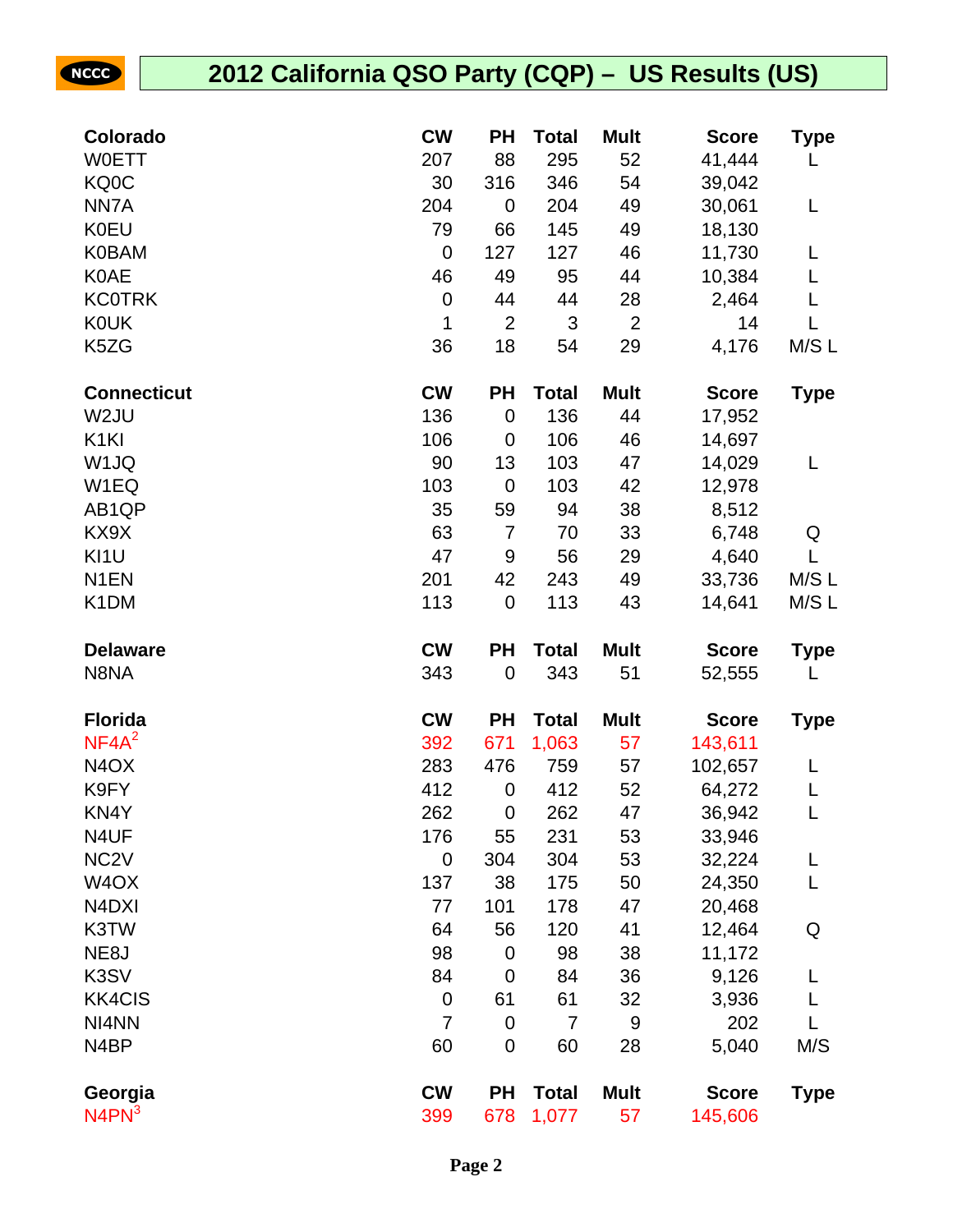| Georgia            | <b>CW</b>                 | <b>PH</b>        | <b>Total</b> | <b>Mult</b> | <b>Score</b> | <b>Type</b> |
|--------------------|---------------------------|------------------|--------------|-------------|--------------|-------------|
| K4BAI              | 438                       | 500              | 938          | 56          | 129,724      |             |
| N4GG               | 469                       | 0                | 469          | 50          | 70,350       |             |
| N <sub>4</sub> DU  | 300                       | $\mathbf 0$      | 300          | 51          | 45,900       |             |
| W4KLY              | 134                       | 60               | 194          | 50          | 26,100       |             |
| WB4SQ              | $\boldsymbol{0}$          | 137              | 137          | 44          | 12,100       |             |
| ND4V               | 90                        | $\boldsymbol{0}$ | 90           | 40          | 10,860       | L           |
| KC4YBO             | $\boldsymbol{0}$          | 98               | 98           | 40          | 7,840        |             |
| KD4YDD             | $\boldsymbol{0}$          | 70               | 70           | 34          | 4,794        | L           |
| W4JDS              | $\ensuremath{\mathsf{3}}$ | 32               | 35           | 23          | 1,679        | L           |
| KD4QMY             | $\boldsymbol{0}$          | 17               | 17           | 14          | 476          | L           |
| <b>Hawaii</b>      | <b>CW</b>                 | <b>PH</b>        | <b>Total</b> | <b>Mult</b> | <b>Score</b> | <b>Type</b> |
| $KH6LC4$ (NH6V op) | 306                       | 938              | 1,244        | 58          | 162,139      |             |
| Idaho              | <b>CW</b>                 | <b>PH</b>        | <b>Total</b> | <b>Mult</b> | <b>Score</b> | <b>Type</b> |
| WJ9B               | 271                       | 184              | 455          | 53          | 62,672       | L           |
| <b>K7JAN</b>       | 0                         | 122              | 122          | 43          | 10,492       | L           |
| WZ7Z               | $\boldsymbol{0}$          | 99               | 99           | 42          | 8,316        | L YL        |
| <b>WB7CYO</b>      | $\boldsymbol{0}$          | 77               | 77           | 33          | 5,115        | L           |
| AB7LA              | $\boldsymbol{0}$          | 55               | 55           | 34          | 3,774        | L           |
| N7ZF               | $\boldsymbol{0}$          | 30               | 30           | 25          | 1,525        | L           |
| <b>Illinois</b>    | <b>CW</b>                 | <b>PH</b>        | <b>Total</b> | <b>Mult</b> | <b>Score</b> | <b>Type</b> |
| N <sub>2</sub> BJ  | 182                       | 303              | 485          | 57          | 65,664       |             |
| W3HDH              | 265                       | 182              | 447          | 55          | 63,800       |             |
| K9CW               | 349                       | 0                | 349          | 54          | 56,538       | L           |
| K9UIY              | 313                       | $\mathbf 0$      | 313          | 53          | 49,767       |             |
| <b>WA0AVL</b>      | 99                        | 280              | 379          | 54          | 46,278       | L           |
| WA9AQN             | 249                       | $\mathbf 0$      | 249          | 51          | 38,097       |             |
| NV9X               | 183                       | 91               | 274          | 50          | 36,625       | L           |
| W9ILY              | 218                       | $\pmb{0}$        | 218          | 49          | 32,119       |             |
| W9OA               | 199                       | $\boldsymbol{0}$ | 199          | 49          | 29,326       | L           |
| W9WE               | 105                       | $\mathbf 0$      | 105          | 37          | 11,710       |             |
| N9VPV              | 0                         | 108              | 108          | 41          | 8,897        | L           |
| K9PMV              | 46                        | $\pmb{0}$        | 46           | 30          | 4,140        |             |
| W9QL               | $\boldsymbol{0}$          | 58               | 58           | 33          | 3,828        |             |
| W9TTY              | $\boldsymbol{0}$          | 33               | 33           | 29          | 1,943        |             |
| N9BT               | 26                        | $\boldsymbol{0}$ | 26           | 18          | 1,404        |             |
| WB8BZK             | 1                         | 21               | 22           | 17          | 790          |             |
| KD9MS              | 35                        | 1                | 36           | 24          | 2,568        | M/S L       |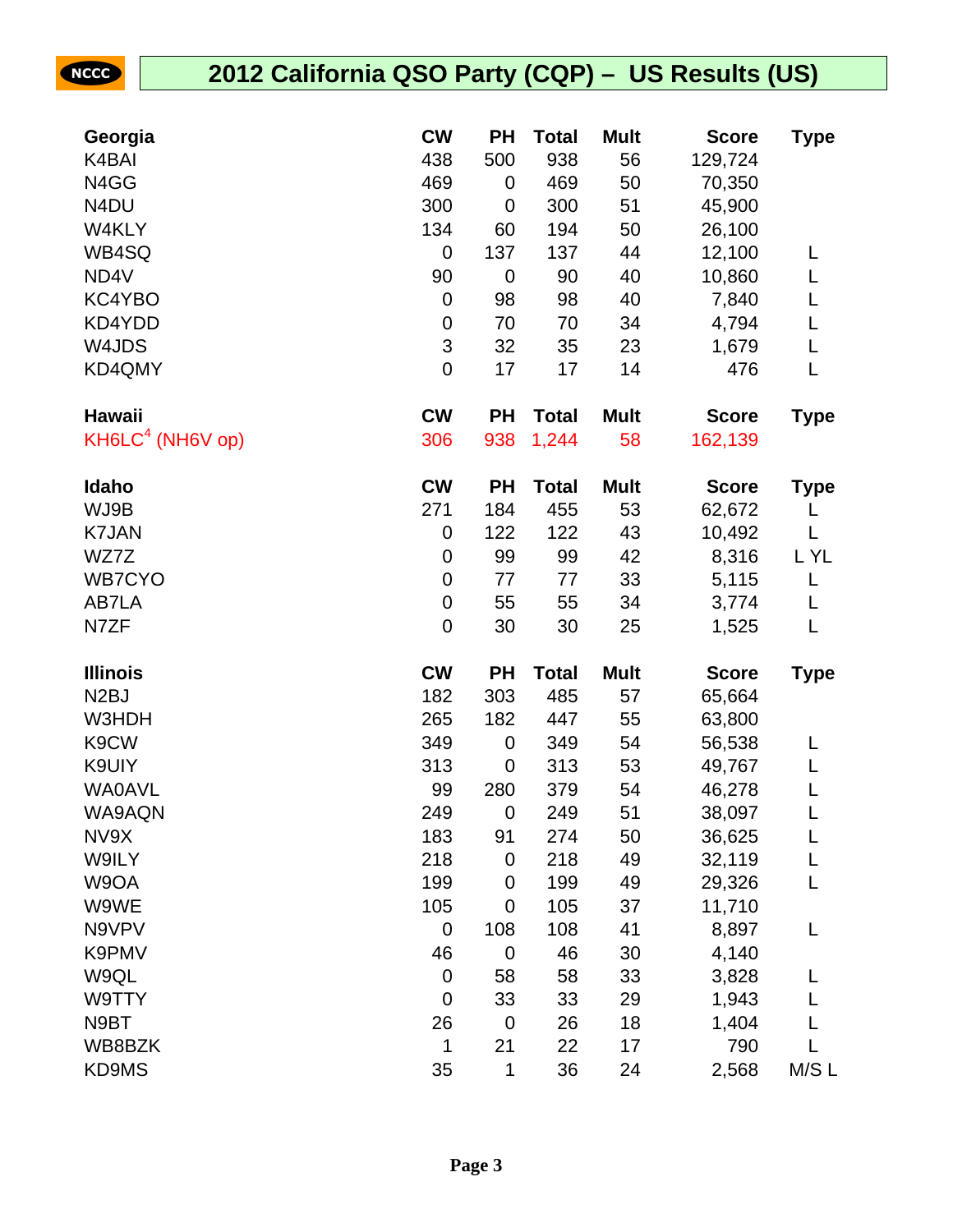| Indiana                       | <b>CW</b>        | ΡH               | Total        | <b>Mult</b> | <b>Score</b> | Type        |
|-------------------------------|------------------|------------------|--------------|-------------|--------------|-------------|
| KJ9C                          | 176              | $\mathbf 0$      | 176          | 48          | 25,344       | L           |
| KV9W                          | 16               | 187              | 203          | 51          | 21,649       | L           |
| N9FC                          | 128              | $\mathbf 0$      | 128          | 45          | 17,347       | Г           |
| W9CC                          | 82               | 0                | 82           | 38          | 9,405        | Q           |
| KB9YGD                        | 6                | 14               | 20           | 18          | 846          | L           |
| lowa                          | <b>CW</b>        | <b>PH</b>        | <b>Total</b> | <b>Mult</b> | <b>Score</b> | <b>Type</b> |
| <b>K0IO</b>                   | 328              | 117              | 445          | 55          | 67,127       |             |
| WIOWA (KBOJSH, NOAC)          | 88               | $\boldsymbol{0}$ | 88           | 37          | 9,768        | M/S L       |
| <b>Kansas</b>                 | <b>CW</b>        | <b>PH</b>        | <b>Total</b> | <b>Mult</b> | <b>Score</b> | <b>Type</b> |
| <b>W0BH</b>                   | 197              | 581              | 778          | 58          | 101,819      |             |
| <b>KCODEB</b>                 | 115              | 243              | 358          | 57          | 47,452       | L           |
| <b>K0HNC</b>                  | 184              | 87               | 271          | 55          | 39,985       | L           |
| <b>WOUY</b>                   | 138              | $\boldsymbol{0}$ | 138          | 47          | 19,458       | L           |
| <b>K0VBU</b>                  | 115              | 9                | 124          | 41          | 14,944       | L           |
| <b>NOHYL</b>                  | $\pmb{0}$        | 25               | 25           | 18          | 918          | L           |
| K0HC (W0BH op)                | $\mathbf 0$      | 322              | 322          | 52          | 33,540       | M/S         |
| Kentucky                      | <b>CW</b>        | <b>PH</b>        | <b>Total</b> | <b>Mult</b> | <b>Score</b> | <b>Type</b> |
| KJ4AOM                        | 38               | 32               | 70           | 31          | 5,595        | L           |
| Louisiana                     | <b>CW</b>        | <b>PH</b>        | <b>Total</b> | <b>Mult</b> | <b>Score</b> | <b>Type</b> |
| N <sub>5</sub> YE             | 218              | 164              | 382          | 55          | 54,147       | L           |
| W5PQ                          | 107              | $\boldsymbol{0}$ | 107          | 39          | 12,577       | L           |
| AF <sub>5</sub> P             | 34               | 67               | 101          | 42          | 10,017       | LЕ          |
| <b>Maine</b>                  | <b>CW</b>        | <b>PH</b>        | <b>Total</b> | <b>Mult</b> | <b>Score</b> | <b>Type</b> |
| K1YSY                         | $\mathbf 0$      | 143              | 143          | 43          | 12,341       |             |
| N <sub>1</sub> OXA            | $\boldsymbol{0}$ | 74               | 74           | 39          | 5,772        | L           |
| W4ZGR                         | 16               | $\mathbf 0$      | 16           | 14          | 672          | Q           |
| KC1EL                         | $\mathbf 0$      | 3                | 3            | 3           | 18           | L           |
| <b>Maryland</b>               | <b>CW</b>        | <b>PH</b>        | <b>Total</b> | <b>Mult</b> | <b>Score</b> | <b>Type</b> |
| N3UM                          | 309              | $\mathbf 0$      | 309          | 54          | 50,058       |             |
| K3TN                          | 177              | 0                | 177          | 46          | 24,426       |             |
| ND3D                          | 130              | 33               | 163          | 43          | 19,651       | L           |
| KE3X                          | 255              | 161              | 416          | 55          | 59,785       | M/S         |
| K <sub>3</sub> O <sub>Q</sub> | 28               | 33               | 61           | 32          | 4,800        | M/S L       |
| <b>Massachusetts</b>          | <b>CW</b>        | <b>PH</b>        | <b>Total</b> | <b>Mult</b> | <b>Score</b> | <b>Type</b> |
| W1UE (@K1LZ)                  | 428              | 709              | 1,137        | 58          | 156,803      |             |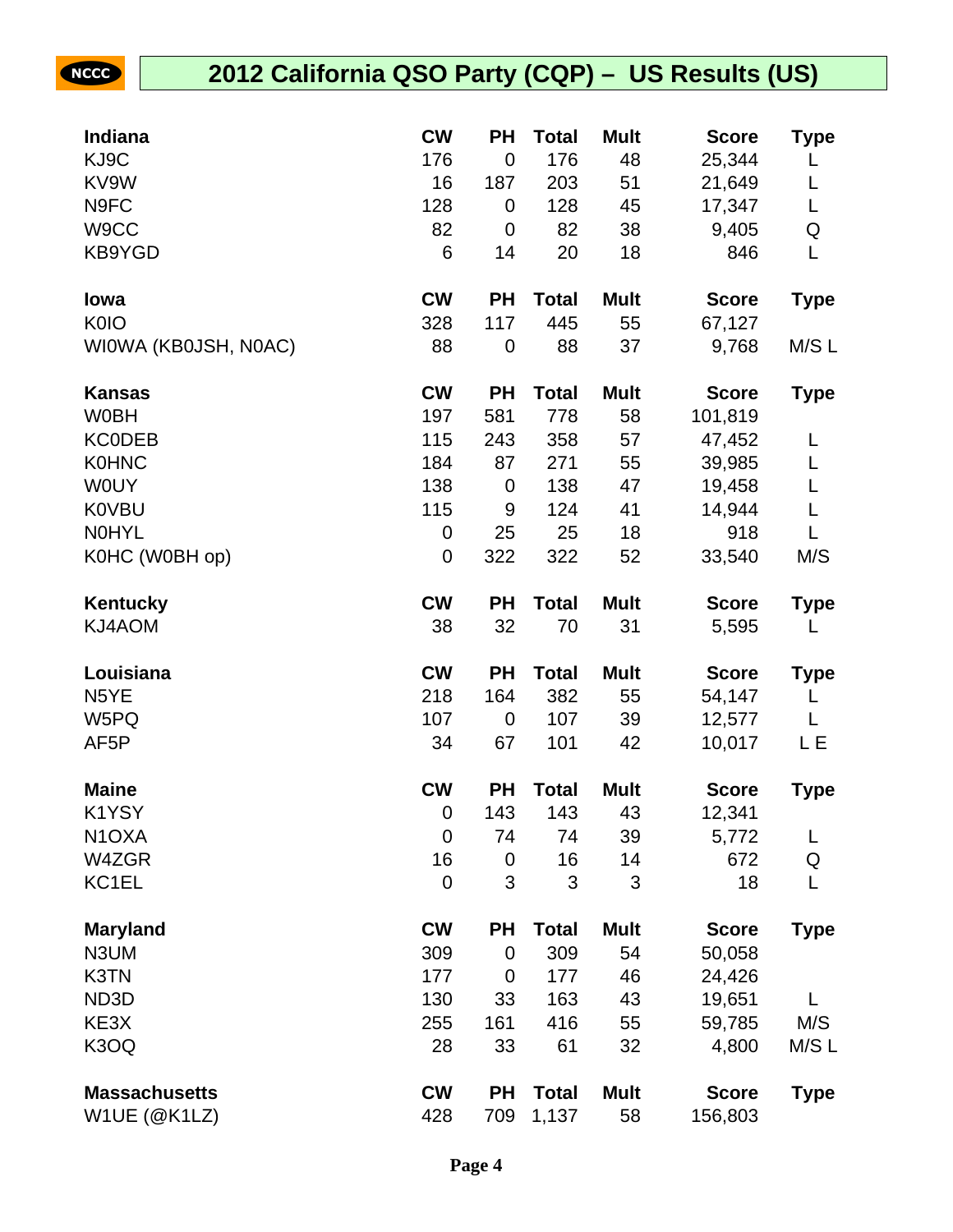| <b>Massachusetts</b> | <b>CW</b>        | <b>PH</b>        | <b>Total</b> | <b>Mult</b> | <b>Score</b> | <b>Type</b> |
|----------------------|------------------|------------------|--------------|-------------|--------------|-------------|
| W1MA                 | 192              | $\mathbf 0$      | 192          | 48          | 27,720       |             |
| <b>NU10</b>          | 20               | 195              | 215          | 52          | 23,452       |             |
| NB <sub>1</sub> N    | 142              | $\mathbf 0$      | 142          | 42          | 17,892       | Q           |
| K1TW                 | 84               | 55               | 139          | 46          | 16,721       | L           |
| N <sub>1</sub> NN    | 121              | $\boldsymbol{0}$ | 121          | 40          | 14,580       | L           |
| W1KM                 | 84               | 27               | 111          | 39          | 11,992       | L           |
| W <sub>1</sub> PL    | $\boldsymbol{0}$ | 99               | 99           | 33          | 6,534        |             |
| <b>WA1DRQ</b>        | 0                | 76               | 76           | 33          | 5,049        | L           |
| W1CRK                | $\mathbf 0$      | 34               | 34           | 23          | 1,587        | L           |
| K <sub>1</sub> TH    | 82               | 71               | 153          | 42          | 16,296       | M/S         |
| <b>Michigan</b>      | <b>CW</b>        | <b>PH</b>        | <b>Total</b> | <b>Mult</b> | <b>Score</b> | <b>Type</b> |
| NF <sub>8</sub> J    | 22               | 327              | 349          | 58          | 41,905       |             |
| N8XX                 | 89               | 8                | 97           | 41          | 11,705       | Q           |
| AC8ZX                | $\mathbf 0$      | 120              | 120          | 46          | 11,086       | L           |
| KD8GOX               | 49               | 50               | 99           | 43          | 10,664       | L           |
| NF8M                 | 50               | 14               | 64           | 31          | 5,518        | L           |
| W8JRK                | 0                | 54               | 54           | 30          | 3,270        |             |
| AC8JF                | $\pmb{0}$        | 32               | 32           | 23          | 1,472        | L           |
| N8DKA                | $\boldsymbol{0}$ | 17               | 17           | 18          | 630          | L           |
| AI91                 | 8                | $\boldsymbol{0}$ | 8            | $9\,$       | 229          | Q           |
| KD2BGM               | $\mathbf 0$      | 10               | 10           | 10          | 200          | Q           |
| K8MM                 | 216              | 223              | 439          | 57          | 62,500       | M/S         |
| K8GT                 | 158              | 56               | 214          | 49          | 28,714       | M/S L       |
| <b>Minnesota</b>     | <b>CW</b>        | <b>PH</b>        | <b>Total</b> | <b>Mult</b> | <b>Score</b> | <b>Type</b> |
| K0RC <sup>5</sup>    | 333              | 219              | 552          | 55          | 79,117       | L           |
| <b>ND0C</b>          | 249              | 271              | 520          | 57          | 73,530       | Q           |
| <b>WOOR</b>          | 298              | 143              | 441          | 57          | 67,317       | L           |
| <b>K0MPH</b>         | 244              | 157              | 401          | 54          | 56,538       | L           |
| KE0G                 | 285              | $\mathbf 0$      | 285          | 52          | 44,460       | Q           |
| <b>NOUY</b>          | 150              | 154              | 304          | 55          | 41,827       | L           |
| <b>K0PC</b>          | 207              | $\mathbf 0$      | 207          | 49          | 30,429       | L           |
| <b>WA0MHJ</b>        | 72               | 72               | 144          | 50          | 18,075       |             |
| <b>K0IR</b>          | 124              | $\mathbf 0$      | 124          | 43          | 15,996       | L           |
| KE4KE                | $\boldsymbol{0}$ | 153              | 153          | 51          | 15,606       | L           |
| <b>WG0M</b>          | 105              | $\mathbf 0$      | 105          | 44          | 13,926       |             |
| <b>WAOLJM</b>        | 0                | 124              | 124          | 46          | 11,454       | L           |
| W6GMT                | 52               | $\pmb{0}$        | 52           | 33          | 5,148        | L           |
| <b>KC0VFP</b>        | $\boldsymbol{0}$ | 46               | 46           | 33          | 3,069        | L           |
| <b>KD0CVZ</b>        | $\pmb{0}$        | 32               | 32           | 23          | 1,495        | L M         |
| W1ELM                | $\pmb{0}$        | $\pmb{0}$        | $\pmb{0}$    | $\pmb{0}$   | $\pmb{0}$    | L           |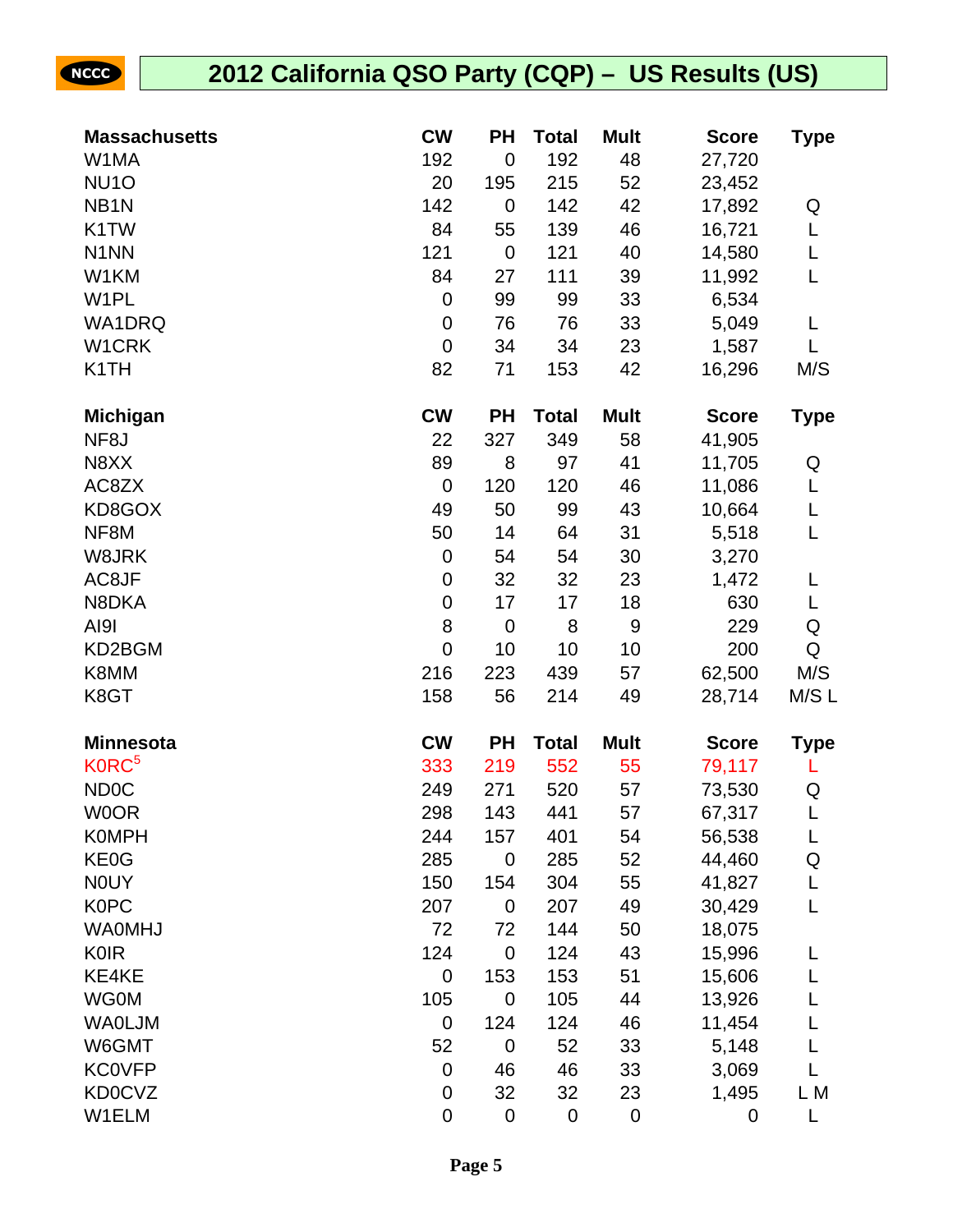| <b>Missouri</b>      | <b>CW</b>        | <b>PH</b>      | <b>Total</b> | <b>Mult</b> | <b>Score</b> | Type        |
|----------------------|------------------|----------------|--------------|-------------|--------------|-------------|
| KC0MO (K0OU op)      | 328              | 317            | 645          | 57          | 92,226       | L           |
| <b>KOJPL</b>         | 318              | 276            | 594          | 57          | 85,927       |             |
| <b>WD0ECO</b>        | 204              | 257            | 461          | 55          | 61,930       | L           |
| KI0I                 | 274              | $\mathbf 0$    | 274          | 49          | 40,351       | L           |
| <b>K0TPY</b>         | 198              | 0              | 198          | 50          | 29,700       | L           |
| N0AX                 | 152              | 0              | 152          | 50          | 22,800       | L           |
| <b>WB0PYF</b>        | 138              | $\overline{2}$ | 140          | 47          | 19,646       | L           |
| <b>NIOR</b>          | 72               | 33             | 105          | 42          | 11,844       | L           |
| AA0A                 | $\boldsymbol{0}$ | 109            | 109          | 45          | 9,810        | L           |
| W7KAM                | $\mathbf 0$      | 113            | 113          | 38          | 8,626        | L           |
| NR9A                 | 16               | 65             | 81           | 46          | 8,188        | L           |
| <b>WOAO</b>          | 17               | 30             | 47           | 31          | 3,441        |             |
| <b>KF0F</b>          | $\pmb{0}$        | 59             | 59           | 35          | 4,165        | M/S L       |
| <b>Montana</b>       | <b>CW</b>        | <b>PH</b>      | <b>Total</b> | <b>Mult</b> | <b>Score</b> | Type        |
| W7WOF                | 0                | 205            | 205          | 52          | 21,320       | L           |
| W7GMC                | $\mathbf 0$      | 78             | 78           | 29          | 4,553        | L           |
| KI7MT                | 129              | 340            | 469          | 55          | 58,685       | M/S         |
| N3RC                 | 103              | 227            | 330          | 57          | 43,576       | M/S         |
| <b>Nebraska</b>      | <b>CW</b>        | <b>PH</b>      | <b>Total</b> | <b>Mult</b> | <b>Score</b> | <b>Type</b> |
| <b>NFON</b>          | 110              | $\mathbf 0$    | 110          | 50          | 16,575       | L           |
| <b>KONE</b>          | 95               | $\mathbf 0$    | 95           | 42          | 12,033       | L           |
| <b>Nevada</b>        | <b>CW</b>        | <b>PH</b>      | <b>Total</b> | <b>Mult</b> | <b>Score</b> | <b>Type</b> |
| W7RN (K7STU op)      | 0                | 198            | 198          | 52          | 20,644       |             |
| WU6W                 | 11               | 84             | 95           | 43          | 8,750        |             |
| AE7QP                | 0                | 24             | 24           | 20          | 980          |             |
| N6BY                 | $\mathbf 0$      | 63             | 63           | 37          | 4,662        | M/S         |
| <b>New Hampshire</b> | <b>CW</b>        | <b>PH</b>      | <b>Total</b> | <b>Mult</b> | <b>Score</b> | <b>Type</b> |
| AE1P <sup>6</sup>    | 211              | 420            | 631          | 56          | 82,544       | L           |
| W1END                | 216              | $\mathbf 0$    | 216          | 47          | 30,456       | L           |
| N <sub>1</sub> KWF   | 54               | 156            | 210          | 54          | 25,677       |             |
| K <sub>1</sub> TR    | 163              | 14             | 177          | 48          | 24,888       | L           |
| AC <sub>1</sub> Z    | 58               | 65             | 123          | 41          | 12,464       |             |
| NE <sub>1</sub> RD   | $\mathbf 0$      | 115            | 115          | 46          | 10,626       | L           |
| WA1Z                 | 92               | 75             | 167          | 40          | 17,040       | M/S L       |
| <b>New Jersey</b>    | <b>CW</b>        | <b>PH</b>      | <b>Total</b> | <b>Mult</b> | <b>Score</b> | <b>Type</b> |
| K <sub>2</sub> DFC   | 306              | 262            | 568          | 56          | 80,752       | L           |
| W2LE                 | 295              | 174            | 469          | 56          | 69,104       |             |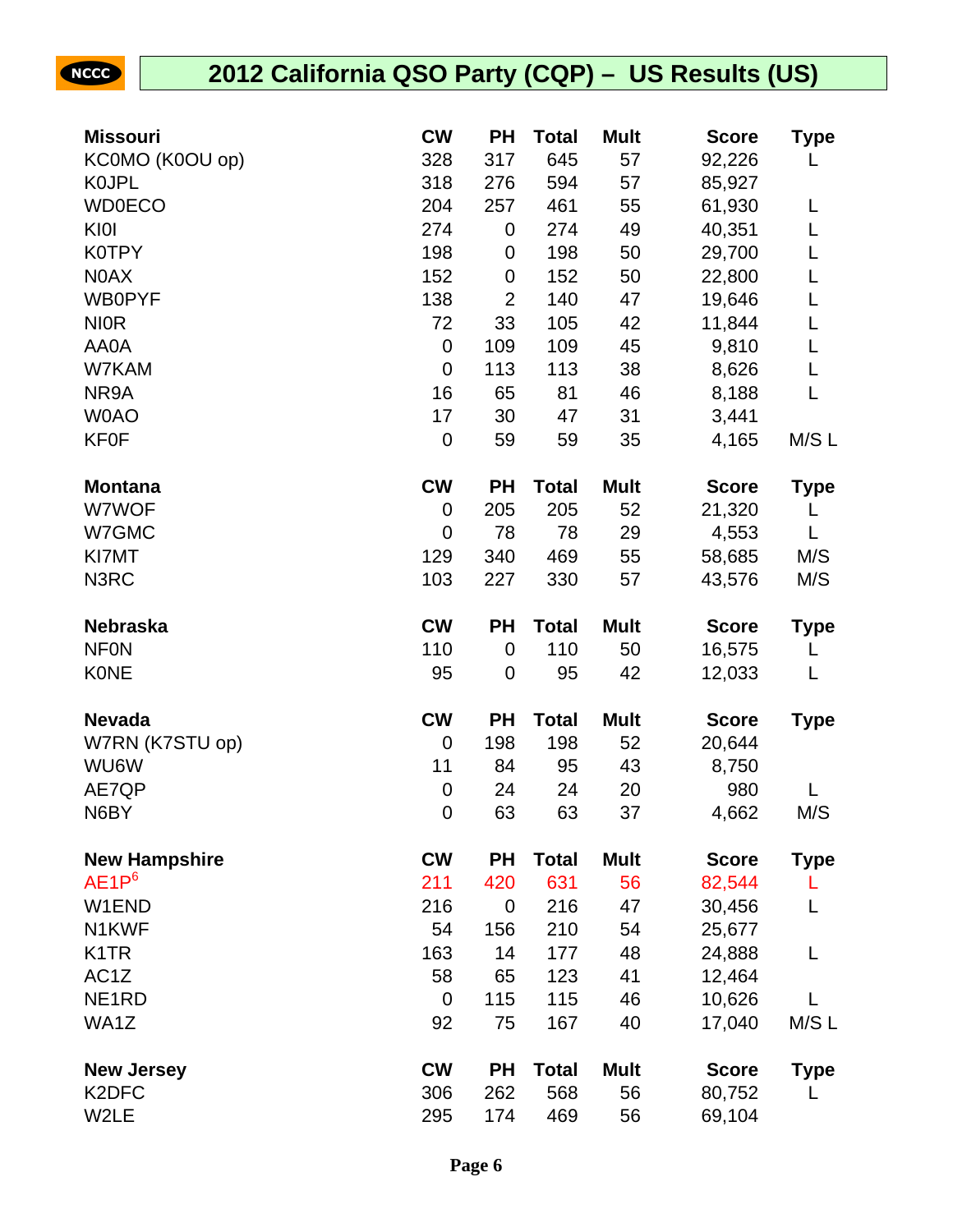| <b>New Jersey</b>             | <b>CW</b>      | <b>PH</b>               | <b>Total</b> | <b>Mult</b> | <b>Score</b> | <b>Type</b> |
|-------------------------------|----------------|-------------------------|--------------|-------------|--------------|-------------|
| N <sub>2</sub> ED             | 128            | 112                     | 240          | 51          | 31,059       |             |
| K2MK                          | 137            | $\mathbf 0$             | 137          | 44          | 18,084       |             |
| N <sub>2</sub> KPB            | 92             | 32                      | 124          | 42          | 14,280       | L           |
| N <sub>2</sub> C <sub>Q</sub> | 65             | $\mathbf 0$             | 65           | 36          | 7,020        | L           |
| KC2LST                        | $\mathbf 0$    | 62                      | 62           | 29          | 3,625        |             |
| N <sub>2</sub> MM             | 185            | 417                     | 602          | 57          | 79,258       | M/S YL      |
| AB2DE (+ KC2AVE)              | 125            | 234                     | 359          | 53          | 44,732       | M/S         |
| KE2D (+ KD2AWE)               | 37             | 104                     | 141          | 42          | 13,398       | M/S L       |
| W2DZ                          | $\mathbf 0$    | 28                      | 28           | 18          | 1,008        | M/S L       |
| <b>New Mexico</b>             | <b>CW</b>      | <b>PH</b>               | <b>Total</b> | <b>Mult</b> | <b>Score</b> | <b>Type</b> |
| WA5ZUP                        | 0              | 438                     | 438          | 56          | 49,112       |             |
| K7IA                          | 188            | 58                      | 246          | 48          | 32,640       | L           |
| W5TTE                         | 166            | 29                      | 195          | 55          | 30,717       | Q           |
| <b>New York</b>               | <b>CW</b>      | <b>PH</b>               | <b>Total</b> | <b>Mult</b> | <b>Score</b> | <b>Type</b> |
| N <sub>2</sub> CU             | 421            | 277                     | 698          | 57          | 103,654      | L           |
| K <sub>2</sub> ZR             | 211            | $\mathbf 0$             | 211          | 47          | 29,751       | L           |
| N <sub>2</sub> JJ             | 132            | 74                      | 206          | 52          | 28,288       | L           |
| NA2NY                         | $\mathbf 0$    | 206                     | 206          | 46          | 18,998       | L           |
| N2SQW                         | $\mathbf 0$    | 193                     | 193          | 48          | 18,528       |             |
| N <sub>2</sub> UN             | 149            | $\mathbf 0$             | 149          | 41          | 18,327       | L           |
| N2YL (W2CS op)                | 103            | 42                      | 145          | 44          | 17,292       |             |
| NT <sub>2</sub> A             | 74             | 8                       | 82           | 55          | 13,227       | L           |
| <b>KB2AMY</b>                 | 85             | 17                      | 102          | 41          | 11,910       |             |
| NA <sub>2</sub> X             | 48             | $\mathbf 0$             | 48           | 29          | 4,219        | L           |
| NQ <sub>2</sub> W             | 43             | $\boldsymbol{0}$        | 43           | 25          | 3,262        | Q           |
| K <sub>2</sub> CYE            | 36             | $\overline{\mathbf{c}}$ | 38           | 22          | 2,497        |             |
| K4RUM                         | 29             | $\mathbf 0$             | 29           | 18          | 1,566        | L           |
| <b>KA2FHN</b>                 | 13             | 7                       | 20           | 14          | 777          | L           |
| AC2GA                         | $\mathbf 0$    | 21                      | 21           | 17          | 731          |             |
| KC2KME                        | $\overline{0}$ | $\mathbf 0$             | $\mathbf 0$  | $\mathbf 0$ | $\mathbf 0$  | Q           |
| NW <sub>2</sub> K             | 296            | 20                      | 316          | 51          | 47,328       | M/S L       |
| WB2ABD                        | 164            | 35                      | 199          | 47          | 26,484       | M/S         |
| <b>North Carolina</b>         | <b>CW</b>      | <b>PH</b>               | <b>Total</b> | <b>Mult</b> | <b>Score</b> | <b>Type</b> |
| WX4G <sup>7</sup>             | 363            | 524                     | 887          | 58          | 123,946      |             |
| N4CW                          | 264            | 21                      | 285          | 52          | 43,368       | L           |
| K4QPL                         | 208            | $\mathbf 0$             | 208          | 47          | 29,398       |             |
| K <sub>4</sub> DJ             | 180            | 43                      | 223          | 46          | 28,842       |             |
| <b>KK4HEG</b>                 | $\mathbf 0$    | 205                     | 205          | 48          | 19,680       |             |
| WA4GQG                        | 137            | 11                      | 148          | 38          | 16,454       | L           |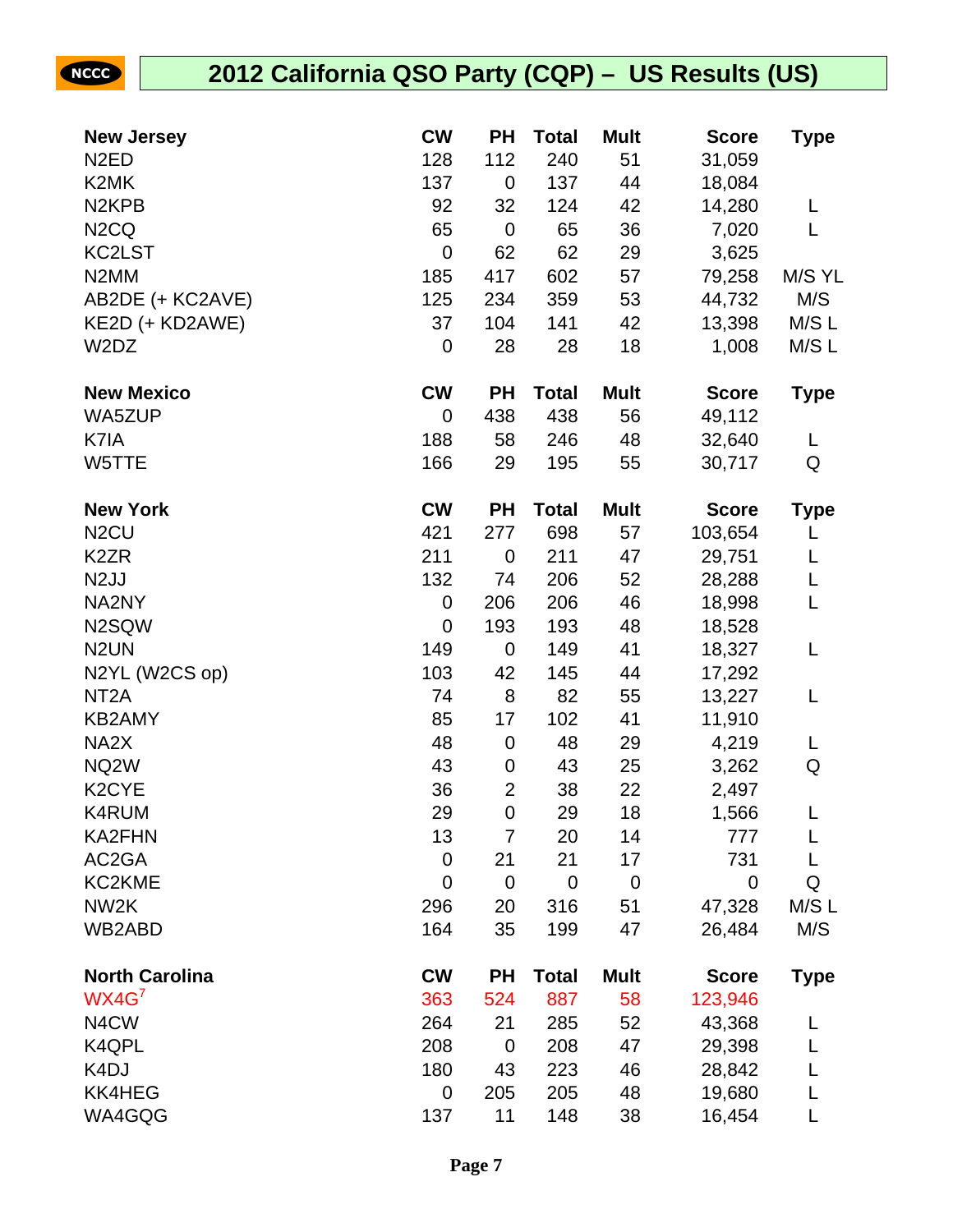| <b>North Carolina</b>                                            | <b>CW</b>        | <b>PH</b>        | <b>Total</b> | <b>Mult</b> | <b>Score</b> | <b>Type</b> |
|------------------------------------------------------------------|------------------|------------------|--------------|-------------|--------------|-------------|
| NC3G                                                             | 78               | $\overline{0}$   | 78           | 35          | 8,190        | L           |
| K6RM                                                             | 57               | 11               | 68           | 33          | 6,418        | L           |
| W4PAY                                                            | $\boldsymbol{0}$ | 84               | 84           | 38          | 6,384        | L           |
| W4JNC                                                            | $\boldsymbol{0}$ | 66               | 66           | 37          | 4,921        | L           |
| <b>KB7SGM</b>                                                    | $\overline{0}$   | 33               | 33           | 22          | 1,452        | L           |
| N <sub>1</sub> LN                                                | 243              | 80               | 323          | 52          | 46,228       | M/S L       |
| <b>North Dakota</b>                                              | <b>CW</b>        | <b>PH</b>        | <b>Total</b> | <b>Mult</b> | <b>Score</b> | <b>Type</b> |
| <b>K0UD</b>                                                      | $\mathbf 0$      | 72               | 72           | 39          | 5,616        | L           |
| Ohio                                                             | <b>CW</b>        | <b>PH</b>        | <b>Total</b> | <b>Mult</b> | <b>Score</b> | Type        |
| KV8Q                                                             | 411              | $\mathbf 0$      | 411          | 53          | 65,349       | L           |
| WB8JUI                                                           | 223              | $\mathbf 0$      | 223          | 48          | 32,112       | L           |
| AA8IA                                                            | 129              | 74               | 203          | 47          | 25,192       | L           |
| K8FZY                                                            | 68               | 102              | 170          | 47          | 19,223       | L           |
| <b>KB8OIU</b>                                                    | $\mathbf 0$      | 149              | 149          | 44          | 13,156       | L           |
| N9AUG                                                            | 100              | $\mathbf 0$      | 100          | 42          | 12,600       | L           |
| K8MR                                                             | 61               | 21               | 82           | 37          | 8,325        | L           |
| K8AZ (K8MR op)                                                   | 52               | 35               | 87           | 33          | 7,540        |             |
| NX8G                                                             | $\mathbf 0$      | 79               | 79           | 37          | 5,846        | L           |
| KD8SPF                                                           | $\mathbf 0$      | 63               | 63           | 35          | 4,445        | L           |
| WF8P                                                             | $\overline{0}$   | 65               | 65           | 30          | 3,900        | L           |
| AC8E                                                             | 33               | $9\,$            | 42           | 23          | 2,714        | L           |
| NT8Z                                                             | $\mathbf 0$      | 48               | 48           | 25          | 2,425        | L           |
| KD8NZF                                                           | $\mathbf 0$      | 12               | 12           | 11          | 264          | L           |
| N8BJQ                                                            | 502              | 371              | 873          | 58          | 130,442      | M/S         |
| K8BF                                                             | 54               | 350              | 404          | 54          | 46,683       | M/M L       |
| K8BF ops = W8PT, W8KNO, AE8YL, N8QE, K8NYM, KB8TUY, KB8AMZ, W6VM |                  |                  |              |             |              |             |
| <b>Oklahoma</b>                                                  | <b>CW</b>        | <b>PH</b>        | <b>Total</b> | <b>Mult</b> | <b>Score</b> | <b>Type</b> |
| K <sub>5</sub> CM                                                | 308              | $\boldsymbol{0}$ | 308          | 50          | 46,275       | L           |
| N <sub>4</sub> IJ                                                | 242              | $\pmb{0}$        | 242          | 50          | 36,375       | L           |
| N <sub>5</sub> XE                                                | 199              | $\mathbf 0$      | 199          | 50          | 29,850       | L           |

| N5XE          | 199       | 0         | 199          | 50          | 29,850       |      |
|---------------|-----------|-----------|--------------|-------------|--------------|------|
| N5UM          | 92        | 45        | 137          | 43          | 15,845       |      |
| WD0GTY        | 29        | 71        | 100          | 38          | 8,702        |      |
| <b>KF5QIO</b> | 0         | 16        | 16           | 13          | 416          |      |
| W5TJS         | 0         | 6         | 6            | 6           | 78           |      |
| Oregon        | <b>CW</b> | <b>PH</b> | <b>Total</b> | <b>Mult</b> | <b>Score</b> | Type |
| KA6BIM/7      | 0         | 362       | 362          | 55          | 39,875       |      |
| N7VS          | 88        | 101       | 189          | 52          | 24,362       |      |
| KI7Y          | 156       | 12        | 168          | 43          | 21,199       |      |
|               |           |           |              |             |              |      |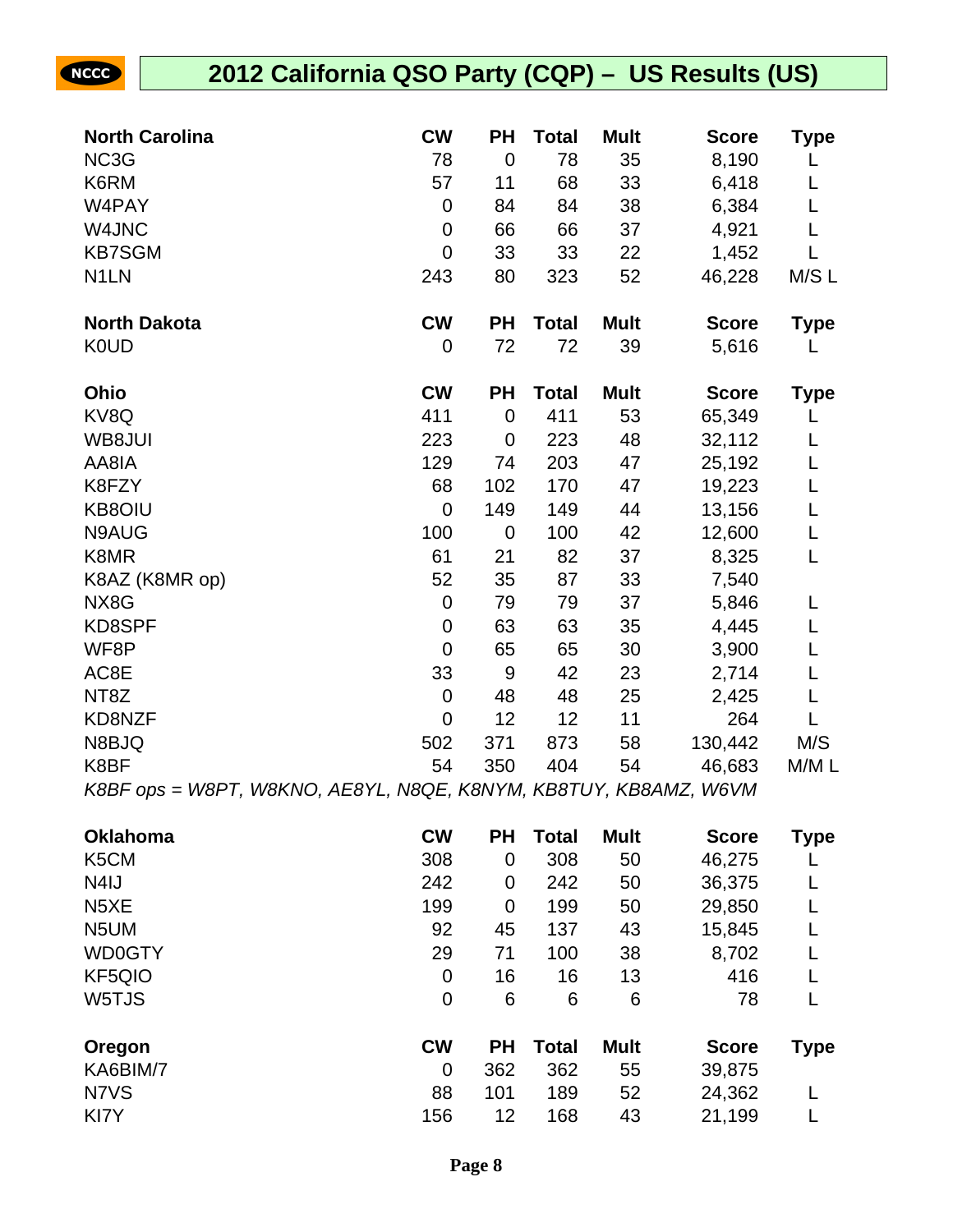| Oregon                | <b>CW</b>        | <b>PH</b>        | <b>Total</b> | <b>Mult</b>    | <b>Score</b> | Type        |
|-----------------------|------------------|------------------|--------------|----------------|--------------|-------------|
| K7JJ                  | 133              | 30               | 163          | 46             | 21,114       |             |
| W7YMS                 | 100              | $\mathbf 0$      | 100          | 36             | 10,800       | L           |
| K7JKM                 | 0                | 22               | 22           | 18             | 810          | L           |
| N7IXI                 | 0                | 12               | 12           | 5              | 120          | L YL        |
| AE7LD                 | $\mathbf 0$      | 5                | 5            | $\mathfrak{S}$ | 30           | L           |
| WI7N                  | 123              | 72               | 195          | 50             | 25,650       | M/S         |
| Pennsylvania          | <b>CW</b>        | <b>PH</b>        | <b>Total</b> | <b>Mult</b>    | <b>Score</b> | <b>Type</b> |
| <b>W0BR</b>           | 153              | 251              | 404          | 53             | 51,012       |             |
| K3MD                  | 180              | 146              | 326          | 53             | 44,175       | L           |
| ND3R                  | 142              | 85               | 227          | 55             | 32,835       | L           |
| N3KR                  | 216              | $\pmb{0}$        | 216          | 44             | 28,578       | L           |
| WB3DOM                | 131              | 69               | 200          | 46             | 24,472       | L           |
| KC3WX                 | 122              | 40               | 162          | 46             | 20,585       |             |
| KC3M                  | 143              | $\boldsymbol{0}$ | 143          | 46             | 19,734       | L           |
| N3SD                  | 126              | $\boldsymbol{0}$ | 126          | 40             | 15,180       | L           |
| K3TX                  | 113              | $\mathbf 0$      | 113          | 43             | 14,577       | L           |
| K3NM                  | 0                | 146              | 146          | 46             | 13,432       |             |
| K <sub>3</sub> SI     | 0                | 58               | 58           | 34             | 3,944        | L           |
| W3RP                  | $\boldsymbol{0}$ | 45               | 45           | 32             | 2,880        | L           |
| N3KGC                 | $\boldsymbol{0}$ | 30               | 30           | 24             | 1,440        | L           |
| WA3AAN                | 20               | $\mathbf 0$      | 20           | 19             | 1,168        | L           |
| AA3B                  | 501              | 351              | 852          | 57             | 125,742      | M/S         |
| K3WW                  | 121              | 126              | 247          | 54             | 33,345       | M/S         |
| W8FJ                  | 179              | $\pmb{0}$        | 179          | 45             | 24,232       | M/S         |
| KA3BMU                | 115              | $\boldsymbol{0}$ | 115          | 41             | 14,145       | M/S L       |
| N3NZ                  | 103              | $\mathbf 0$      | 103          | 38             | 11,799       | M/S L       |
| W3KWH                 | $\pmb{0}$        | 269              | 269          | 53             | 28,593       | M/M L       |
| <b>Rhode Island</b>   | <b>CW</b>        | <b>PH</b>        | <b>Total</b> | <b>Mult</b>    | <b>Score</b> | Type        |
| W1WBB                 | 262              | 116              | 378          | 55             | 55,990       |             |
| W1KMA                 | 0                | 191              | 191          | 49             | 18,718       | L           |
| W1WIU                 | 5                | 106              | 111          | 41             | 9,409        |             |
| <b>South Carolina</b> | <b>CW</b>        | <b>PH</b>        | <b>Total</b> | <b>Mult</b>    | <b>Score</b> | <b>Type</b> |
| W4ANT                 | 121              | 121              | 242          | 49             | 29,767       |             |
| W4SLT                 | $\mathbf 0$      | 231              | 231          | 53             | 24,486       |             |
| KS4YX                 | 131              | 41               | 172          | 45             | 21,442       | Q           |
| KN4QD                 | 19               | $\mathbf 0$      | 19           | 17             | 969          | M/S L       |
| <b>South Dakota</b>   | <b>CW</b>        | <b>PH</b>        | <b>Total</b> | <b>Mult</b>    | <b>Score</b> | <b>Type</b> |
| <b>WOEDK</b>          | 0                | 85               | 85           | 39             | 6,630        |             |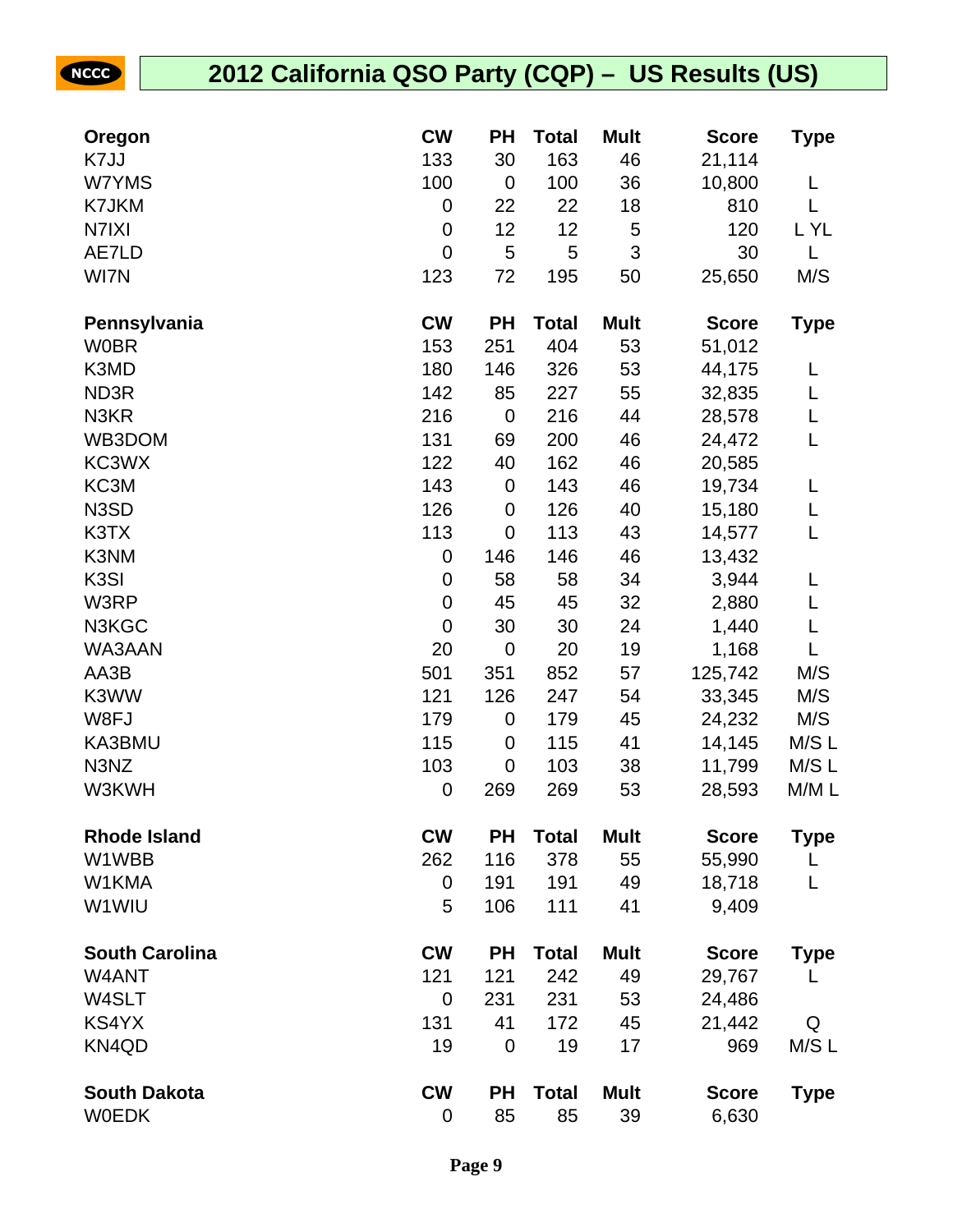| <b>South Dakota</b>           | <b>CW</b>        | <b>PH</b>   | <b>Total</b>     | <b>Mult</b>      | <b>Score</b> | <b>Type</b> |
|-------------------------------|------------------|-------------|------------------|------------------|--------------|-------------|
| <b>KB0WSW</b>                 | $\mathbf 0$      | 38          | 38               | 27               | 2,079        | L           |
| <b>KD0S</b>                   | 21               | $\mathbf 0$ | 21               | 17               | 1,096        |             |
| <b>KD0QYR</b>                 | $\mathbf 0$      | 9           | $\boldsymbol{9}$ | $\boldsymbol{9}$ | 162          | L           |
|                               |                  |             |                  |                  |              |             |
| <b>Tennessee</b>              | <b>CW</b>        | <b>PH</b>   | <b>Total</b>     | <b>Mult</b>      | <b>Score</b> | <b>Type</b> |
| $N4ZZ^8$                      | 428              | 700         | 1,128            | 57               | 153,073      | L           |
| <b>K0EJ</b>                   | 298              | 761         | 1,059            | 58               | 140,273      |             |
| NA4K                          | 353              | 435         | 788              | 57               | 110,010      | L           |
| NY4N                          | 295              | 267         | 562              | 57               | 80,940       | L           |
| K4RO                          | 162              | 347         | 509              | 57               | 67,317       |             |
| N <sub>4</sub> D <sub>W</sub> | 406              | $\mathbf 0$ | 406              | 51               | 62,194       | L           |
| W4UT                          | 226              | 215         | 441              | 55               | 60,940       | Q           |
| N <sub>2</sub> WN             | 241              | 173         | 414              | 56               | 59,920       | L           |
| K4LTA                         | 378              | $\mathbf 0$ | 378              | 52               | 59,046       | L           |
| K <sub>1</sub> GU             | 292              | $\mathbf 0$ | 292              | 51               | 44,676       |             |
| W4PV                          | 0                | 334         | 334              | 54               | 36,072       |             |
| K4OWR                         | $\mathbf 0$      | 308         | 308              | 52               | 32,032       |             |
| K4BP                          | $\overline{7}$   | 280         | 287              | 55               | 32,010       | L           |
| NS <sub>2</sub> X             | 185              | 39          | 224              | 50               | 31,725       | L           |
| AK4QU                         | 103              | 150         | 253              | 50               | 30,575       | L           |
| N4ARO                         | 205              | $\mathbf 0$ | 205              | 49               | 30,135       | L           |
| W4KW                          | $\mathbf 0$      | 242         | 242              | 51               | 24,684       |             |
| NB4M                          | 172              | $\mathbf 0$ | 172              | 43               | 22,252       | Q           |
| AB4GG                         | $\mathbf 0$      | 197         | 197              | 52               | 20,488       | L           |
| W4HZD                         | 140              | $\mathbf 0$ | 140              | 44               | 18,546       | L           |
| W4BK                          | 95               | 63          | 158              | 42               | 17,262       | L           |
| W9WI                          | 69               | 64          | 133              | 45               | 15,142       | L           |
| AI4DB                         | 10               | 115         | 125              | 46               | 12,006       | L           |
| NS4X                          | 71               | 46          | 117              | 39               | 11,895       | L           |
| KA4OTB                        | $\boldsymbol{0}$ | 139         | 139              | 41               | 11,439       |             |
| WA4JA                         | $\boldsymbol{0}$ | 117         | 117              | 45               | 10,575       | L           |
| K4CWA                         | $\mathbf 0$      | 84          | 84               | 37               | 6,253        | L           |
| K4EDI                         | 36               | 28          | 64               | 28               | 4,634        |             |
| NA4C                          | 34               | $\mathbf 0$ | 34               | 20               | 2,070        | L           |
| K4DZR                         | 24               | $\mathbf 0$ | 24               | 18               | 1,296        | L           |
| N4LKE                         | $\mathbf 0$      | 25          | 25               | 20               | 1,000        | L           |
| N8UM                          | 391              | 279         | 670              | 56               | 96,992       | M/S         |
| N4VV                          | 362              | $\mathbf 0$ | 362              | 50               | 54,375       | M/S         |
| KS4X                          | 77               | 98          | 175              | 53               | 22,631       | M/S Q       |
| <b>Texas</b>                  | <b>CW</b>        | <b>PH</b>   | <b>Total</b>     | <b>Mult</b>      | <b>Score</b> | <b>Type</b> |
| K5TR                          | 249              | 1,027       | 1,276            | 57               | 159,714      |             |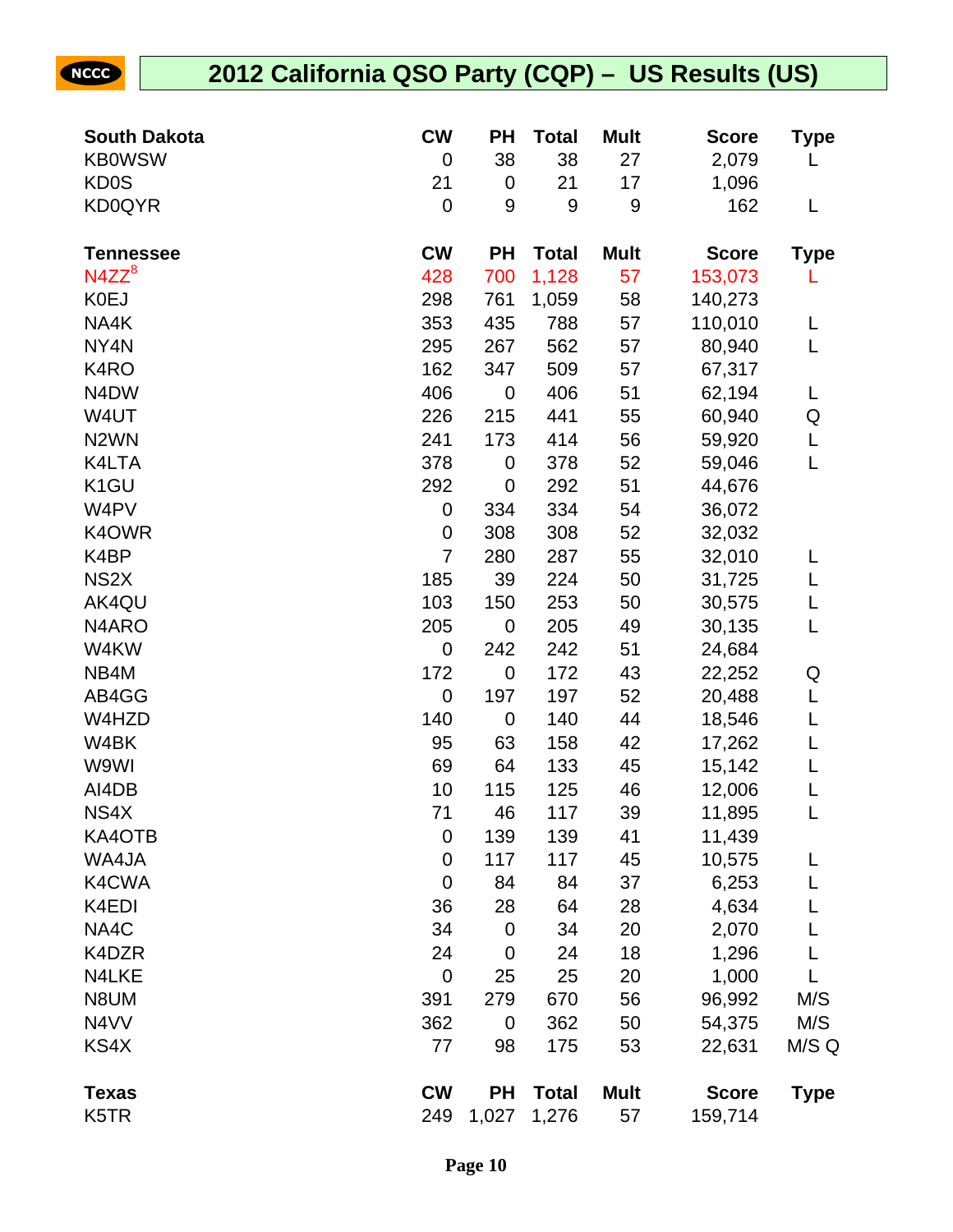| <b>Texas</b>                   | <b>CW</b>        | <b>PH</b>   | <b>Total</b> | <b>Mult</b> | <b>Score</b> | Type        |
|--------------------------------|------------------|-------------|--------------|-------------|--------------|-------------|
| N <sub>5</sub> JB              | 295              | 566         | 861          | 58          | 116,986      |             |
| N <sub>5</sub> DO              | 317              | 407         | 724          | 57          | 100,662      | L           |
| WA8ZBT                         | 239              | 177         | 416          | 56          | 60,116       | L           |
| AC5K                           | 312              | 0           | 312          | 54          | 50,544       | L           |
| N5ZK (W5ASP op)                | 252              | 5           | 257          | 54          | 41,445       |             |
| K <sub>2</sub> D <sub>G</sub>  | 243              | 26          | 269          | 52          | 40,690       | Q           |
| K5RZA                          | $\boldsymbol{0}$ | 320         | 320          | 56          | 35,840       | YL          |
| K <sub>5</sub> PI              | 119              | 155         | 274          | 53          | 35,351       |             |
| N <sub>5</sub> RZ              | 220              | $\mathbf 0$ | 220          | 50          | 33,075       |             |
| W5JNP                          | 0                | 252         | 252          | 58          | 29,232       |             |
| <b>WB5KIA</b>                  | 93               | 128         | 221          | 54          | 28,890       | L           |
| W5JBO                          | 199              | $\mathbf 0$ | 199          | 48          | 28,656       | L           |
| K5DHY                          | $\boldsymbol{0}$ | 216         | 216          | 52          | 22,516       | L           |
| K5JX                           | 128              | $\mathbf 0$ | 128          | 43          | 16,512       |             |
| NW <sub>5Q</sub>               | $\boldsymbol{0}$ | 152         | 152          | 48          | 14,592       | L           |
| KK5LO                          | 0                | 147         | 147          | 49          | 14,455       | L           |
| NV <sub>5</sub> E              | $\mathbf 0$      | 134         | 134          | 52          | 13,988       | Q           |
| N <sub>5</sub> XJ              | 75               | 38          | 113          | 42          | 12,705       | L           |
| KK5MR                          | $\mathbf 0$      | 117         | 117          | 50          | 11,700       | L           |
| AE5X                           | 91               | 0           | 91           | 40          | 10,920       | L           |
| K5MBA                          | 59               | 37          | 96           | 39          | 9,789        | L           |
| AD5ST                          | $\pmb{0}$        | 119         | 119          | 39          | 9,282        | L           |
| AB5XZ                          | $\mathbf 0$      | 86          | 86           | 36          | 6,228        | L           |
| <b>KB5DRJ</b>                  | 0                | 85          | 85           | 35          | 5,985        | L           |
| N <sub>5</sub> PK <sub>Z</sub> | $\mathbf 0$      | 61          | 61           | 37          | 4,551        | L           |
| KB6OJE                         | $\mathbf 0$      | 63          | 63           | 34          | 4,284        | L           |
| K5BGL                          | $\mathbf 0$      | 55          | 55           | 32          | 3,520        | L           |
| W5ESE                          | 30               | $\mathbf 0$ | 30           | 22          | 1,980        | Q           |
| <b>K5NON</b>                   | $\mathbf 0$      | 36          | 36           | 25          | 1,825        |             |
| W5RAW                          | 0                | 29          | 29           | 20          | 1,160        | L           |
| KF5SAB                         | $\mathbf 0$      | 13          | 13           | 11          | 297          | L           |
| K5WAF                          | 254              | 174         | 428          | 57          | 63,412       | M/S         |
| AC4CA                          | 242              | 38          | 280          | 54          | 43,389       | M/S         |
| NA6M                           | 174              | 107         | 281          | 52          | 38,272       | M/S         |
| <b>WB0TEV</b>                  | 42               | 62          | 104          | 55          | 13,887       | M/S         |
| NR5M (+ K5GA, KU5B)            | 560              | 1,175       | 1,735        | 58          | 233,798      | M/M         |
| W5RTA                          | 229              | 211         | 440          | 53          | 58,830       | M/M L       |
| <b>Utah</b>                    | <b>CW</b>        | <b>PH</b>   | <b>Total</b> | <b>Mult</b> | <b>Score</b> | <b>Type</b> |
| K7UT                           | 109              | 113         | 222          | 51          | 28,254       |             |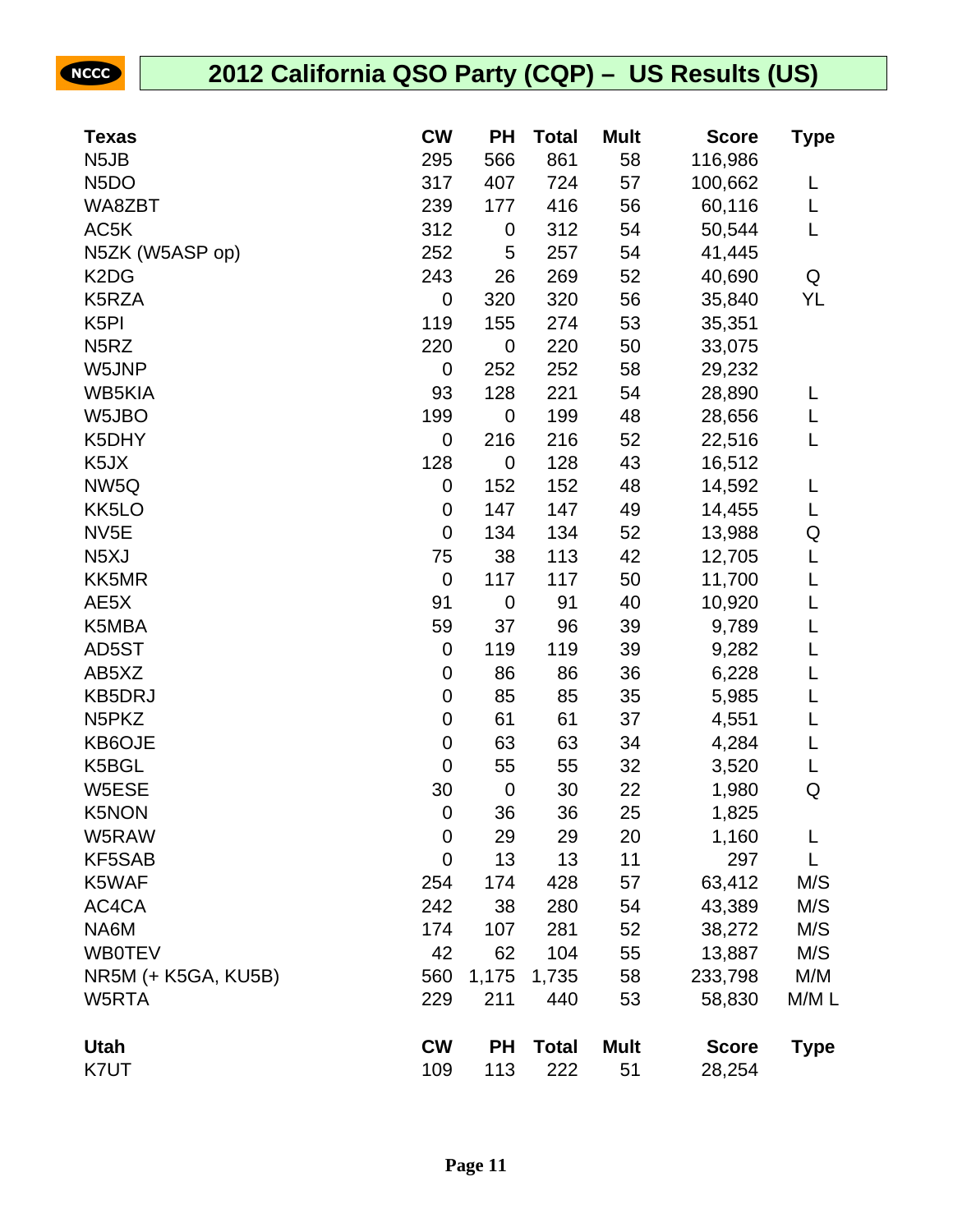| <b>Vermont</b>       | <b>CW</b>        | ΡH             | <b>Total</b>   | <b>Mult</b> | <b>Score</b> | Type        |
|----------------------|------------------|----------------|----------------|-------------|--------------|-------------|
| W1FNB                | 0                | 65             | 65             | 35          | 4,550        | L           |
| Virginia             | <b>CW</b>        | PH             | <b>Total</b>   | <b>Mult</b> | <b>Score</b> | Type        |
| K4ORD                | 245              | $\mathbf 0$    | 245            | 48          | 35,352       | L           |
| N3UA                 | 203              | 37             | 240            | 48          | 32,904       | Q           |
| W4GDG                | 191              | $\mathbf 0$    | 191            | 48          | 27,504       | L           |
| N <sub>4</sub> DJ    | 104              | 27             | 131            | 47          | 17,249       | L           |
| K4HQK                | 124              | $\mathbf 0$    | 124            | 40          | 14,940       | L           |
| <b>K0ZR</b>          | 105              | $\mathbf 0$    | 105            | 40          | 12,600       |             |
| N3KN                 | 67               | 34             | 101            | 41          | 11,131       | L           |
| K4CTL                | $\boldsymbol{0}$ | 112            | 112            | 42          | 9,408        | L           |
| W4NFT                | $\mathbf 0$      | 95             | 95             | 45          | 8,595        | L           |
| N3TG                 | 20               | 41             | 61             | 31          | 4,402        | L           |
| KK4R                 | 30               | 19             | 49             | 26          | 3,328        | L           |
| <b>KK4BSM</b>        | $\boldsymbol{0}$ | 32             | 32             | 22          | 1,430        | L           |
| K3MAF                | $\boldsymbol{0}$ | 11             | 11             | 12          | 276          | L YL        |
| KJ4IWX               | $\mathbf 0$      | $\overline{7}$ | $\overline{7}$ | 8           | 120          | L           |
| K4GM                 | 121              | $\mathbf 0$    | 121            | 42          | 15,309       | M/SL        |
| <b>KK4EIR</b>        | 69               | 11             | 80             | 32          | 7,328        | M/S L       |
| Washington           | <b>CW</b>        | PH             | <b>Total</b>   | <b>Mult</b> | <b>Score</b> | <b>Type</b> |
| W7GKF                | 312              | 292            | 604            | 57          | 86,640       |             |
| K7QQ                 | 264              | $\overline{0}$ | 264            | 46          | 36,432       |             |
| <b>K7RL</b>          | 70               | 146            | 216            | 54          | 27,162       | L           |
| <b>K7HBN</b>         | 144              | $\mathbf 0$    | 144            | 51          | 22,108       | Q           |
| N7KN                 | $\mathbf 0$      | 164            | 164            | 50          | 16,400       | L           |
| WC7Q                 | 105              | $\mathbf 0$    | 105            | 35          | 11,077       | L           |
| W7MCM                | $\pmb{0}$        | 106            | 106            | 43          | 9,159        | L           |
| <b>WX7P</b>          | $\pmb{0}$        | 135            | 135            | 33          | 8,943        |             |
| <b>KF7UXC</b>        | 0                | 94             | 94             | 41          | 7,708        | L           |
| N7VPN                | $\mathbf 0$      | 64             | 64             | 40          | 5,160        | L           |
| KC7H                 | 0                | 41             | 41             | 30          | 2,490        |             |
| N7QMT                | 0                | 41             | 41             | 25          | 2,050        |             |
| <b>KC7YE</b>         | 31               | $\mathbf 0$    | 31             | 21          | 1,984        | L           |
| <b>WA7LT</b>         | 19               | $\mathbf 0$    | 19             | 17          | 969          | L           |
| <b>West Virginia</b> | <b>CW</b>        | ΡH             | <b>Total</b>   | <b>Mult</b> | <b>Score</b> | Type        |
| W8IDW                | 0                | 43             | 43             | 29          | 2,494        |             |
| K8JQ                 | 277              | $\mathbf 0$    | 277            | 48          | 39,960       | M/S         |
| <b>Wisconsin</b>     | <b>CW</b>        | PH             | <b>Total</b>   | <b>Mult</b> | <b>Score</b> | <b>Type</b> |
| NS9I                 | 346              | $\pmb{0}$      | 346            | 53          | 55,093       |             |